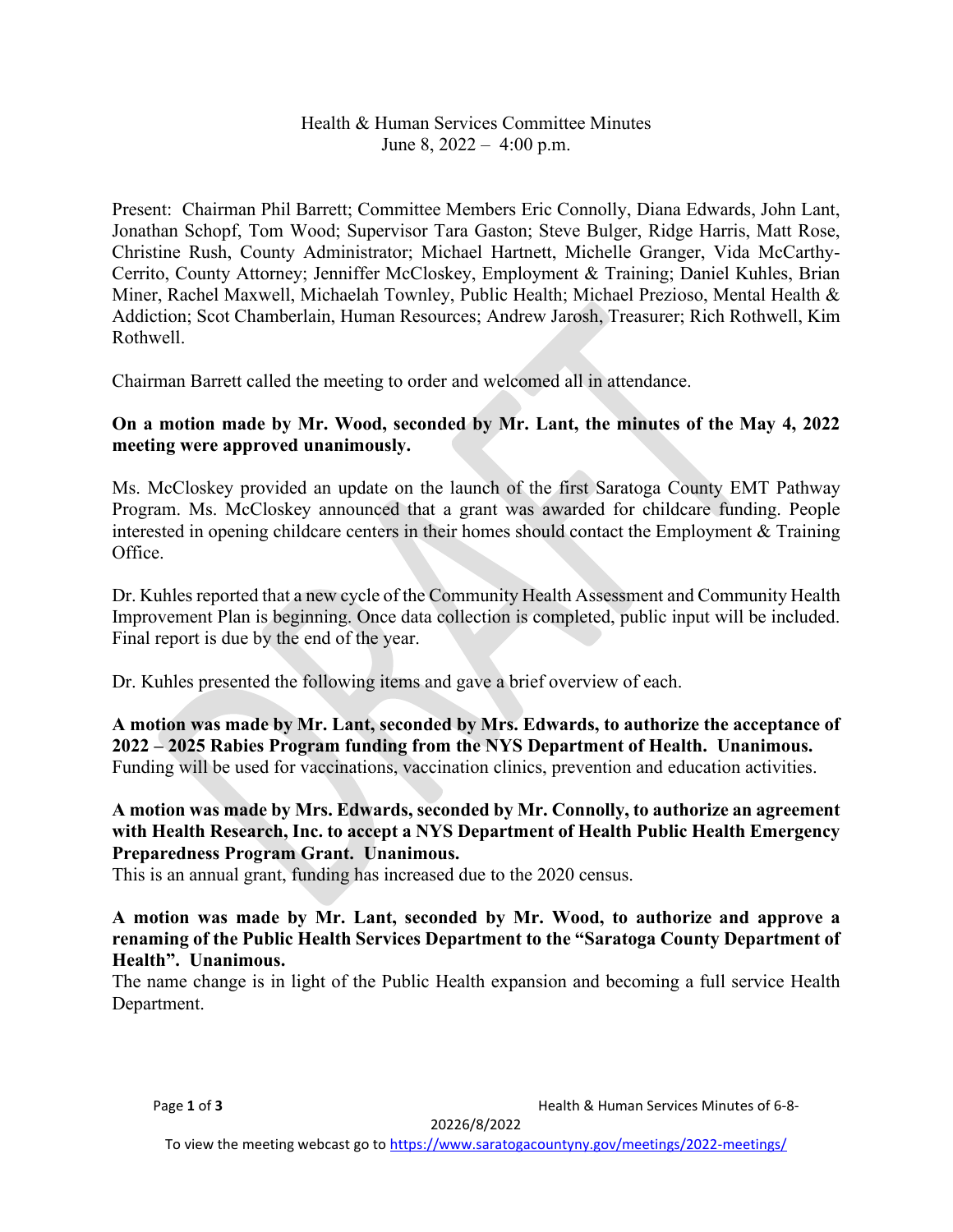# **A motion was made by Mr. Lant, seconded by Mrs. Edwards, to authorize an increase in Preschool Special Education Program rates for "related services" commencing July 1, 2022. Unanimous.**

Reimbursement rates will be increased to be the average of rates in the Capital District Counties. Mr. Barrett introduced program providers Rich and Kim Rothwell, Licensed Physical Therapists, who gave an overview of the challenges they currently face. Mr. Barrett said that the rates will be reviewed on a regular basis in future during the budget process.

**A motion was made by Mrs. Edwards, seconded by Mr. Wood, to authorize acceptance of Year 9 Local Health Department Performance Incentive award from the NYS Department of Health and amending the 2022 County budget in relation thereto. Unanimous.** Funding is in the amount of \$34K and can be used for any State aid eligible expenses.

**A motion was made by Mrs. Edwards, seconded by Mr. Lant, to authorize reimbursement at the Federal mileage rate for Parents who provide transportation for Children attending Pre-School Special Education Programs. Unanimous.**

The rate will be set at the standard IRS rate of \$0.585.

Mr. Kuhles introduced Mr. Brian Miner, new Environmental Health Director for the County.

Dr. Prezioso presented the following items.

**A motion was made by Mrs. Edwards, seconded by Mr. Lant, to authorize amendments to Mental Health contracts to include State funded cost of living increase, minimum wage increase and a stipend for supported housing beds and amending the 2022 County budget in relation thereto. Unanimous.**

**A motion was made by Mr. Lant, seconded by Mrs. Edwards, to authorize an amended agreement with the Alcohol & Substance Abuse Prevention Council of Saratoga for the provision of additional Certified Recovery Peer Advocate (CRPA) Services. Unanimous.** This is a mandated service through the State Office of Alcohol Substance Abuse Services.

**A motion was made by Mr. Connolly, seconded by Mr. Wood, to authorize the acceptance of Federal Medicaid Medical Assistance Percentage (FMAP) fee enhancements for Saratoga County Mental Health and Addiction Services Personalized Recovery Oriented Services (PROS) Program and amending the 2022 County budget in relation thereto. Unanimous.**

20226/8/2022

To view the meeting webcast go t[o https://www.saratogacountyny.gov/meetings/2022-meetings/](https://www.saratogacountyny.gov/meetings/2022-meetings/)